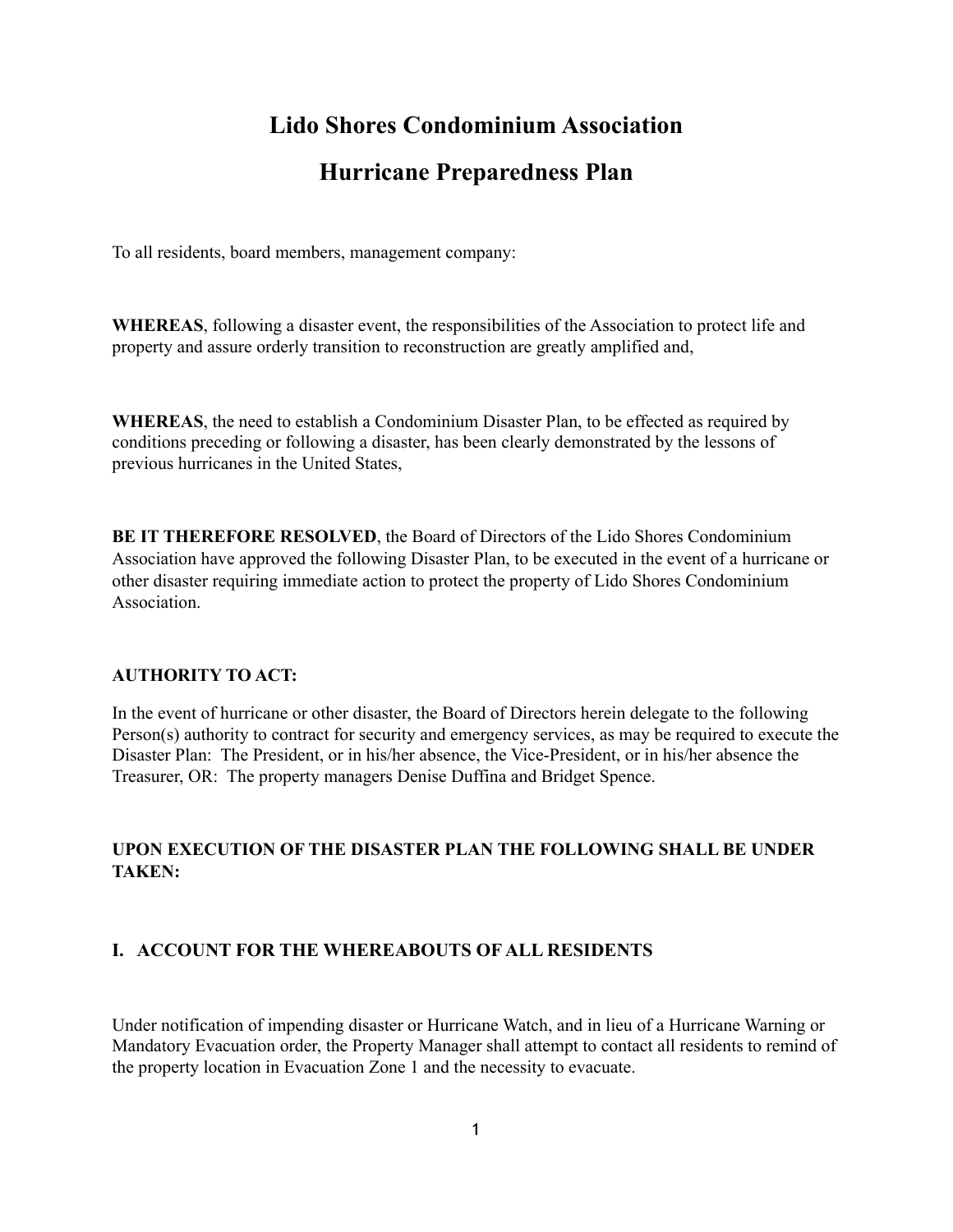An Evacuation Notice form as attached should be completed by all residents as part of Hurricane Preparedness before storm season.

**II. SURVEY THE PROPERTY** (Consideration of Termination or rebuilding should also be discuss in this section). The attorney must provide percentage of owners that is necessary for rebuilding. Normally, the number is 100% to not rebuild a community in which case the building is completely demolished. The Association will post a 48 hours Emergency Special Membership Meeting. **Agenda Item: Discussion on reconstruction of building**. Please familiarize yourself with the Condominium Documents.

A video record of the property ("before the storm") shall be created and kept by the Management / Board, and made available should it become necessary after a storm. Following a storm or other disaster, the Management / Board will coordinate a survey of the property to determine the extent of the damage and, authorize emergency services required to secure the property and prevent further damages.

The Lido Shores Condominium Association's Management Company shall maintain building plans for immediate access in event of emergency.

The Management / Board shall make a list of damages and take photographs following a storm.

### **III. ESTABLISH LINES OF COMMUNICATION**

The Board of Directors shall retain the services of their Management whose place of business is inland from any anticipated Hurricane or tropical storm event, for the purpose of coordinating communications between members of the Board of Directors and residents. Management will contact an out-of-state Board Member. All update information will be provided to this Board Member. The owners will be instructed to contact this Board Member for updates. The management office is located at 4370 South Tamiami Trail Suite 102, Sarasota, FL 34231. Management also has an off-site location where files are kept in case of such a disaster. All information is automatically backed up to avoid losing data for Associations.

Upon implementation of the Disaster Plan, the Management Company, shall immediately contact all Directors and Officers, as well as initiate a subsequent communication plan for residents.

#### **The Management Company shall maintain the following records:**

- 1. Owner list, with address of record, updated monthly
- 2. Name, address and phone number of Directors & Officers
- 3. Name, address and phone number of employees
- 4. Listing of Association's Insurance Agent, Carriers and Underwriter, Attorney, Accountant and Engineer.
- 5. List of vendors. The Association has a different list of vendors in case a disaster occurs. These vendors were vetted and interviewed beforehand. Budgetary amounts were approved at a duly noted Board Meeting. Only Management and Board of Directors have direct contact with said vendors.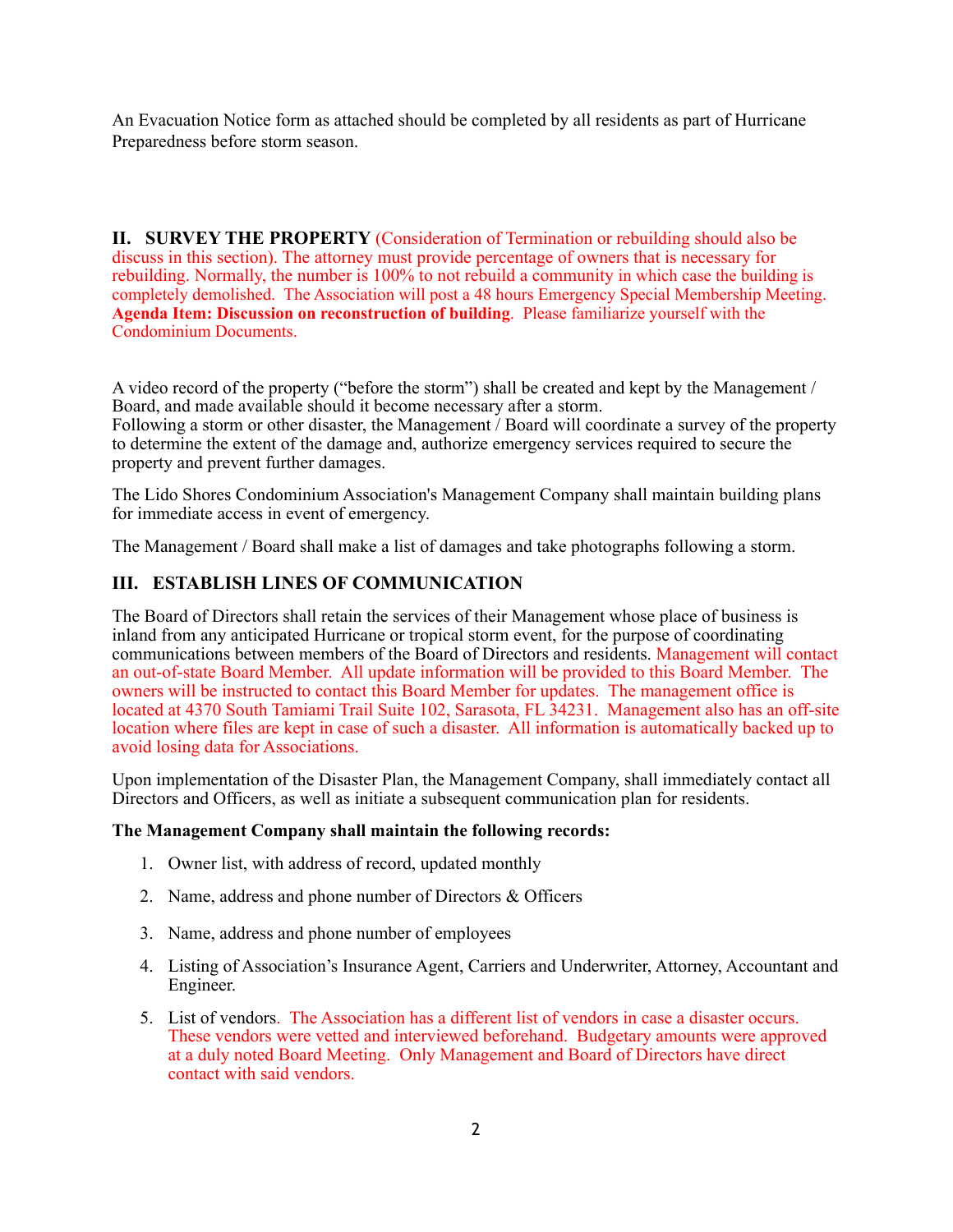Every Officer and Director shall contact the Management Company *within 24 hours following a Hurricane or other disaster* requiring implementation of the Plan, regardless of prior communication by the coordinator.

## **IV. CONTACT EMPLOYEES AND VENDORS**

It shall be the primary responsibility of the Management Company, in conjunction with the Board, and in accordance with the Hurricane Preparedness Plan, to contact employees, vendors and emergency service personnel following an emergency event as documented elsewhere in this plan.

Acknowledged and approved this \_\_\_\_\_\_\_\_\_\_\_\_\_\_\_\_,

**The Lido Shores Condominium Association Board of Directors.**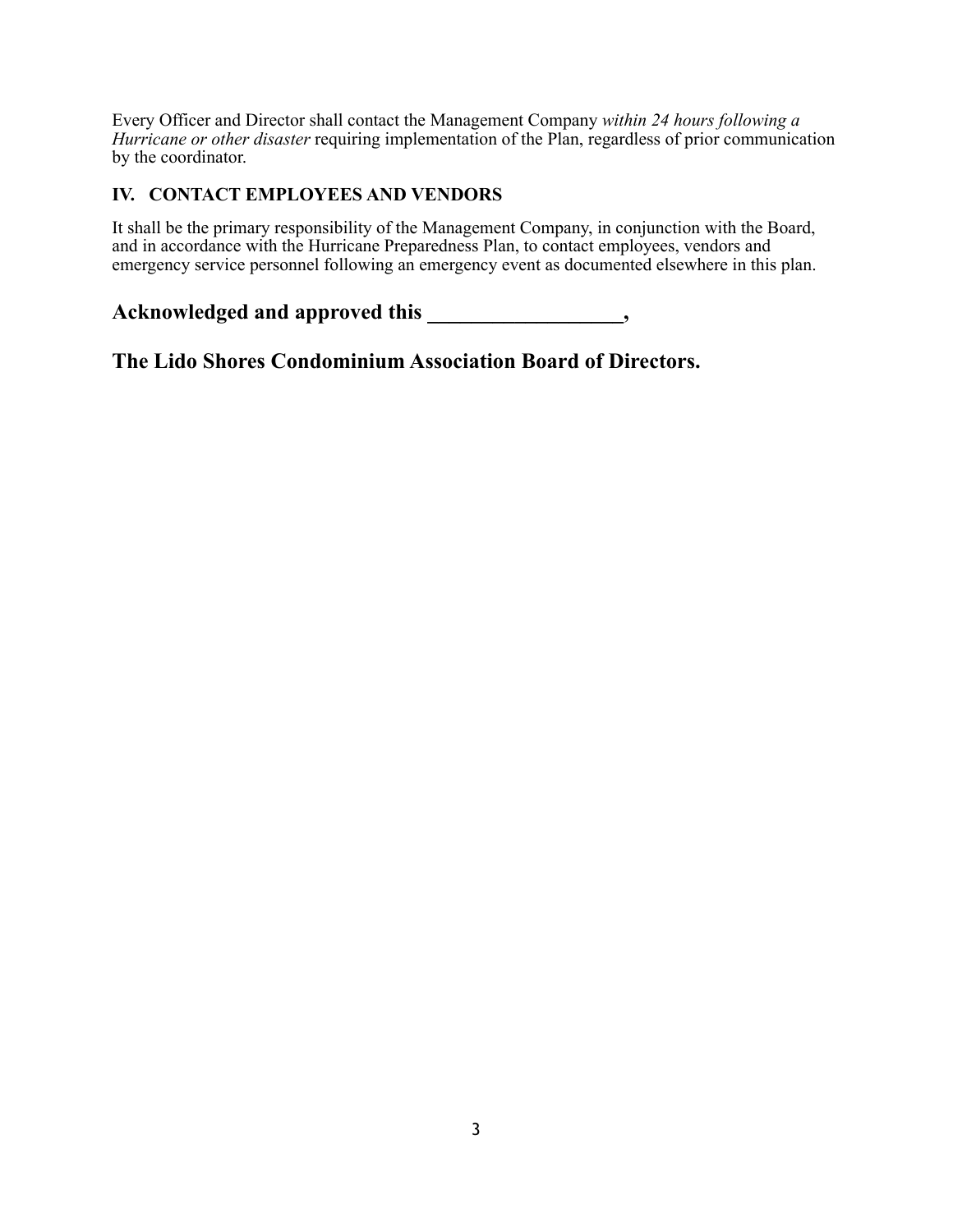# **EVACUATION NOTICE**

| Unit Number                   |  |      |                                                                                                       |
|-------------------------------|--|------|-------------------------------------------------------------------------------------------------------|
|                               |  |      | Name(s)                                                                                               |
|                               |  |      |                                                                                                       |
|                               |  |      | In the event of impending disaster of Hurricane, I (we) intend to evacuate to the following location: |
|                               |  |      |                                                                                                       |
|                               |  |      |                                                                                                       |
|                               |  |      |                                                                                                       |
| Phone:                        |  |      |                                                                                                       |
|                               |  |      |                                                                                                       |
| In case of emergency contact: |  |      |                                                                                                       |
| Street:                       |  |      |                                                                                                       |
| $City:$ State $Zip:$          |  |      |                                                                                                       |
|                               |  |      |                                                                                                       |
|                               |  |      |                                                                                                       |
|                               |  |      |                                                                                                       |
|                               |  |      |                                                                                                       |
|                               |  |      |                                                                                                       |
| Signature                     |  | Date |                                                                                                       |

**Residents:**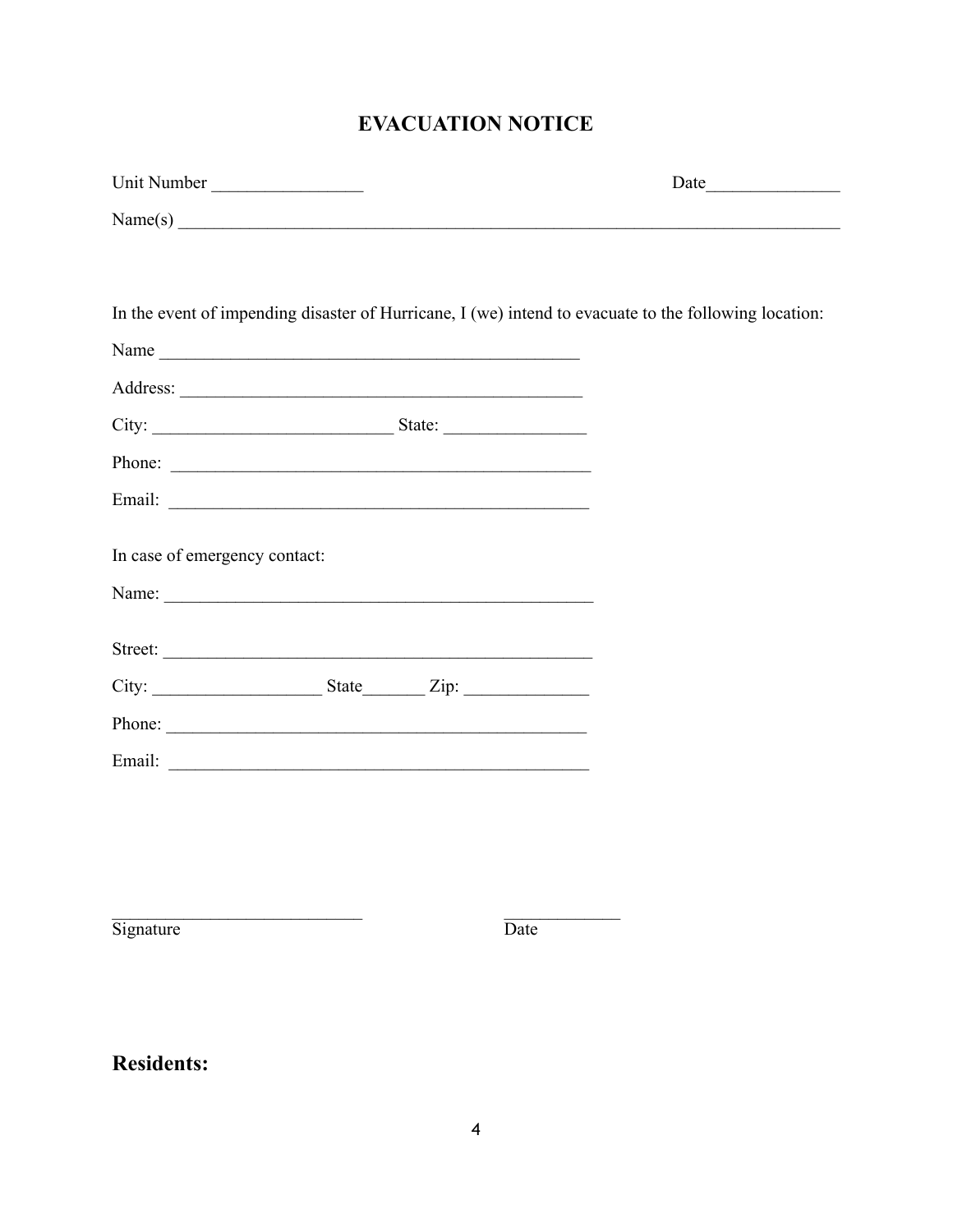This emergency plan intends to inform residents of Lido Shores Condominiums and members of the Association. Please note that the Association is not willing to accept any authority or obligation to ensure that residents follow the recommendations in this plan, nor will it assume any liability for the loss of or damage to property or person / pets due to the neglect to follow these recommendations. All Owners need to make their own arrangements to address needs in the event of a storm or the need to evacuate. The Association's position extends to not only its Board members, but also its agents and manager, including anyone at Casey Management, and the Association's maintenance personnel. The unilateral attempt by the Owners to make the Association, Board of Directors, Casey Management, or personnel responsible for the protection of the Owner's or Guest's personal property is rejected.

### **Before the storm:**

### **Review and familiarize yourself with the local Official Hurricane Guide for Sarasota County.**

Be reminded Lido Shores is located in Evacuation Zone A, meaning it will need to be evacuated in a Category 1 Hurricane. Plan ahead to where you will evacuate in case of a storm.

Seriously consider evacuation early on, before a mandatory evacuation has been ordered by the district. Assemble an "evacuation bag", containing that which you can easily carry. Consult the official hurricane guide for Sarasota County for advisable items.

### **Pack as you would for a short trip, but also don't forget to include:**

- ❖ Important papers that are difficult to reproduce (passport, birth certificate, marriage certificate, etc.)
- ❖ Important documents that you may need for insurance claims (insurance policies, video or photographic inventory of your unit's contents, perhaps on a DVD, etc.)
- ❖ Small irreplaceable items (of sentimental value, for example)
- ❖ Valuables (jewelry, a few collectibles)
- ❖ Your storm emergency kit (flashlight, battery-operated radio, a few gallons of drinking water)
- $\triangleleft$  Medication be sure to refill prescriptions early on
- $\div$  Fill the car with fuel.
- ❖ Have cash on hand as banks will be closed, ATM's might not be operational, and credit cards will not be accepted in a power outage.
- ❖ Empty your freezer and refrigerator if possible. Loss of power will cause melting and rot all over your floor.
- ❖ Closely monitor TV, radio, Internet or NOAA weather radio to keep abreast of storm progress in the area.
- ❖ Move inside objects that might blow away or cause damage (e.g., patio furniture, pots, plants, grills, decorations, etc.)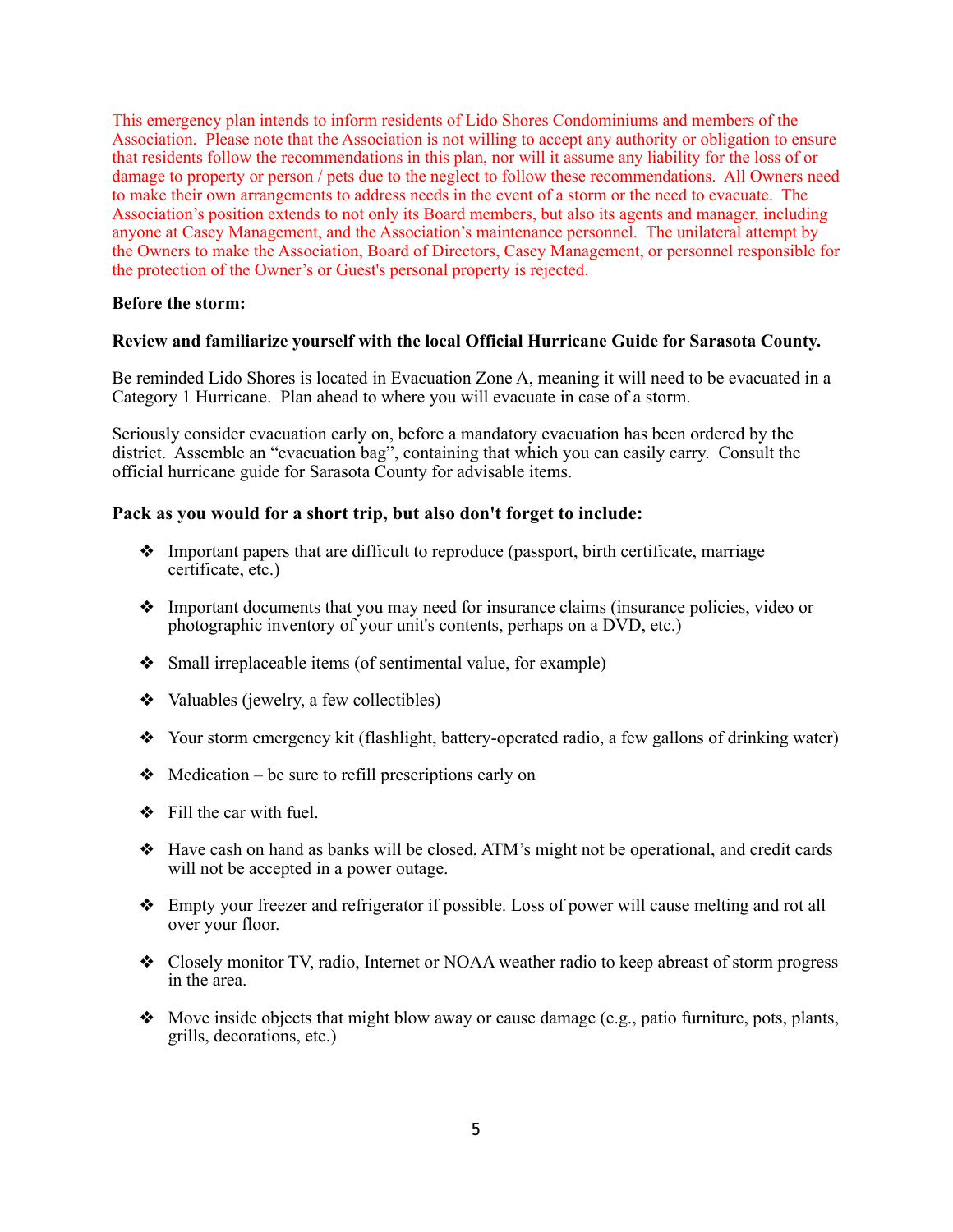- ❖ Bring all lanai items indoors, close *and lock* all sliders and windows securely. Putting down towels next to the east side windows may prove beneficial during the hurricane season. It will not soak up all water but at least some will be absorbed.
- $\triangle$  The parking spaces under the building will likely flood in a storm. It is advisable to move vehicles to a higher location to avoid damage.
- ❖ Close and protect all windows and glass doors.
- ❖ Before leaving switch off electric breakers and shut off water.

### **If you are a seasonal resident or plan to travel during hurricane season (June 1 thru November 30), please remember:**

**Owners or their renters must clear all items from their lanai and move to the inside of the unit in advance of their departure.** 

**Owners or their renters must clear out the refrigerator and freezer of all perishable food items when the unit is not occupied during the hurricane season.** 

**Be aware of the possibility of flooding of the parking space area under the building in case of a storm. You may want to have someone move any vehicle to a higher location in case of a storm.** 

#### **After the storm – Mitigation Efforts:**

- ✓ Wait until public broadcast has declared the area safe before surveying the damage.
- ✓ Watch for live electrical wires, shattered glass, splintered wood, debris, etc.
- ✓ Do not turn on electricity unless it has been officially declared safe to do so.
- ✓ Secure the site and be very careful moving around the property.
- ✓ Contact insurance agent to report initial damage assessment.
- ✓ Call the Property Manager to ensure emergency problems are communicated and addressed quickly.

### **Insurance related terms owners should know:**

- $\geq$  Loss Assessment Coverage available to unit owners to provide coverage for assessments charged by the association for a loss to the property.
- $\triangleright$  Unit Owners Coverage Often referred as an HO-6 policy for condominium unit owners. This policy will provide coverage for the personal property and building coverage for which they are responsible. The Florida Statute 718.11 defines the responsibilities of association and unit owners.
- $\triangleright$  Right of Access The condominium Act gives the board the irrevocable right of access to a unit when it is necessary to prevent damage to the common elements or to a unit or units.
- $\geq$  Termination Addresses the requirements of termination and what happens when the condominium is terminated.
- $\triangleright$  Hurricane Deductible This deductible applies only in the event of a named hurricane. This means a storm system that has been declared by the National Hurricane Center. The deductible is typically a percentage of the coverage limit for each building. The deductible will apply on a per building basis.
- $\triangleright$  All Other Perils Deductible this deductible applies in the event of other than a named hurricane. Typically, this deductible is a dollar amount (\$1,000, \$2,500 or \$5,000) and can apply either on a blanket basis or per building depending on policy term and conditions.